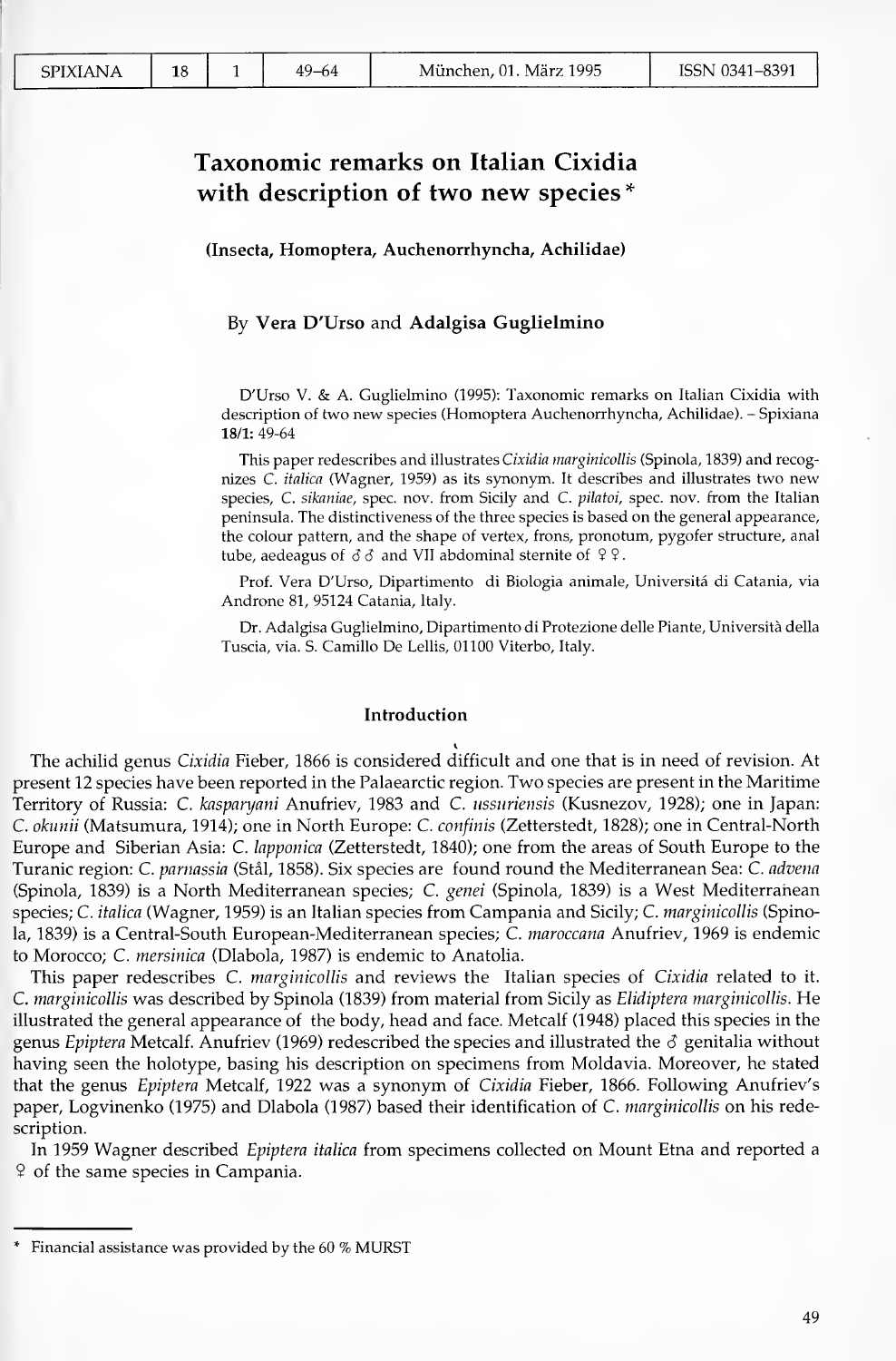

Fig. 1. Cixidia marginicollis (Spinola).  $\delta$  holotype (Sicily). A. Face; C. head, lateral view; D. head, dorsal view. B.  $\delta$  (Sicily, C. da Paviglione). Head and thorax, dorsal view.

We have compared the holotypes of C. *marginicollis* and C. *italica*. They did not show any significant differences, thus C. *italica* (Wagner, 1959) should be considered as a synonym of C. *marginicollis* (Spinola, 1839).

In the light of this new synonymy, the critical reevaluation of the bibliographic information on C. marginicollis and the direct examination of our specimens and others we have been seen, allow us to state that: 1. a new species, Cixidia sikaniae, is present on Mt Etna (Sicily) in addition to C. marginicollis. The former can be easily distinguished by the shape and colour of the face and vertex, and the male and female genital morphology; 2. the specimens from peninsular Italy belong to a new species, Cixidia pilatoi. It can be readily identified by the external morphology and both male and female genitalia; 3. the descriptions and figures of non-Italian specimens of C. *marginicollis* published by Anufriev (1969), Logvinenko (1975), and Dlabola (1987), cannot be attributed to this species, but to one or more taxa which have not been defined as yet. They resemble C. pilatoi very closely but direct examination is required before they can be assigned to this or other species. Confirmation of all records of C. marginicollis outside Italy is required since none of the authors have given illustrations that allow certain identification.

Abbreviations of museums, institutions and collections where the material examined is deposited: DG: D'Urso and Guglielmino's collection, Catania; IZ: Istituto di Zoologia, Sezione Museo, Entomologia, Roma; MCSN: Servadei's collection c/o Museo Civico di Storia Naturale, Verona; MCZ: Luigioni's collection c/o Museo Civico di Zoologia, Roma; MRSN: Spinola's collection c/o Museo Regionale di Scienze Naturali, Torino; ZSM: Zoologische Staatssammlung, München.

# Cixidia marginicollis (Spinola, 1839) (Figs 1-6)

Elidiptera marginicollis Spinola, 1839: 309. Epiptera italica Wagner, 1959: 70-72 (D'Urso & Guglielmino, 1993: 18).

Types. Holotype:  $\delta$  , Sicile, D. Grohmann, Elidiptera marginicollis Spin. (MRSN). - Italy, Sicily, 16, 19, Mt. Etna: Ragala (Pedara), 800 m, 2.6.49, leg. Hartig, det. Wagner as *Epiptera italica,* on *Quercus cerris,* (IZ); 14*3 3* , 17 9 9 , Mt. Etna: Contrada Paviglione (Maletto), 1200 m, U.T.M. VB 9183, 16.6.92, leg. D'Urso, Guglielmino; <sup>9</sup> d d, <sup>1</sup><sup>9</sup> , 3.7.92, leg. D'Urso, Guglielmino; 3 o o , 3 9 9, 20.7.92, leg. D'Urso, Guglielmino; 1 o , 2 9 9, 20.10.92, leg. D'Urso, Guglielmino; 1 o , 19, 14.7.93, leg. D'Urso, Guglielmino; on Pinus pinaster, Quercus gr. pubescens, Q. Hex, (DG, ZSM); 26 3, Mt. Etna: Contrada Giarrita (S. Alfio), 1350 m, U.T.M. WB 0880, 15.7.92, leg. D'Urso, on Quercus cerris (DG).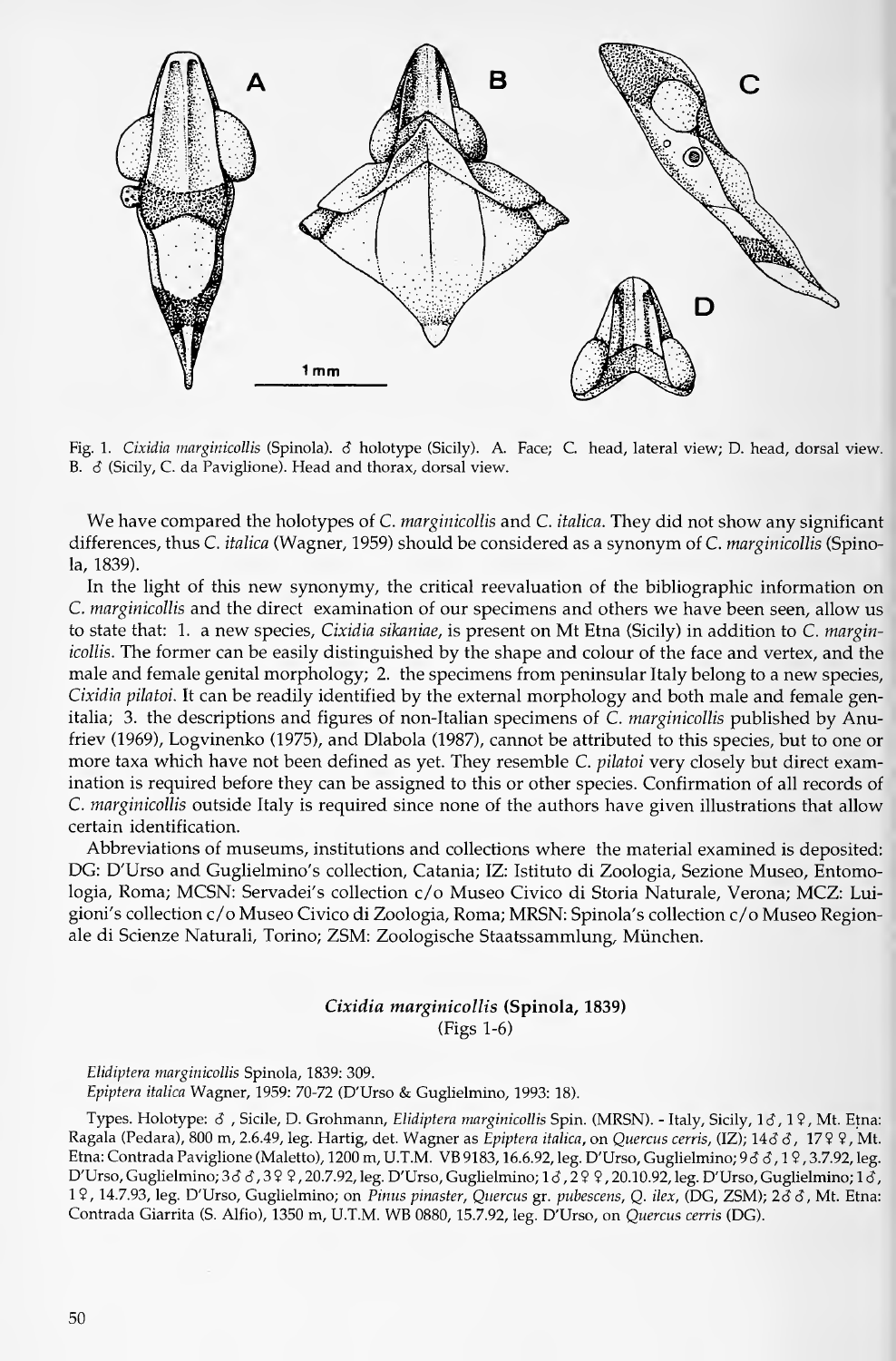

Fig. 2. Cixidia marginicollis (Spinola). S holotype. A-B. Pygofer. A. Anterior, B. posterior view; C-E. Genital block. C. Dorsal, D. ventral, E. lateral view.



Fig. 3. *Cixidia marginicollis* (Spinola). 6 holotype. A-C. Anal tube. A. Dorsal, B. ventral, C. lateral view. D-F.  $\delta$  (Sicily, C. da Paviglione). D-F. Anal tube. D. Dorsal, E. ventral, F. lateral view.

## Description

Measurements. Males. Total body length (including tegmina): 6.16-7.80 mm; length of vertex: 0.45- 0.52 mm; width of vertex: 0.38-0.45 mm; width of head: 0.77-0.92 mm; lenght of pronotum: 0.32- 0.37 mm; width of pronotum: 1.47-1.82 mm; length of mesonotum: 1.22-1.47 mm; width of mesonotum (including tegulae): 1.77-2.17 mm. - Females. Total body length (including tegmina): 8.60-9.90 mm; length of vertex: 0.55-0.67 mm; width of vertex: 0.45-0.65 mm; width of head: 0.92-1.12 mm; length of pronotum: 0.38-0.50 mm; width of pronotum: <sup>1</sup> .87-2.07 mm; length of mesonotum: <sup>1</sup> .50-1 .65 mm; width of mesonotum (including tegulae): 2.20-2.25 mm.

Body rather flattened. All specimens observed macropterous. Fore wings much longer than the abdomen and as long as the hind wings. Both sexes dark brownish black, mottled with yellow specks.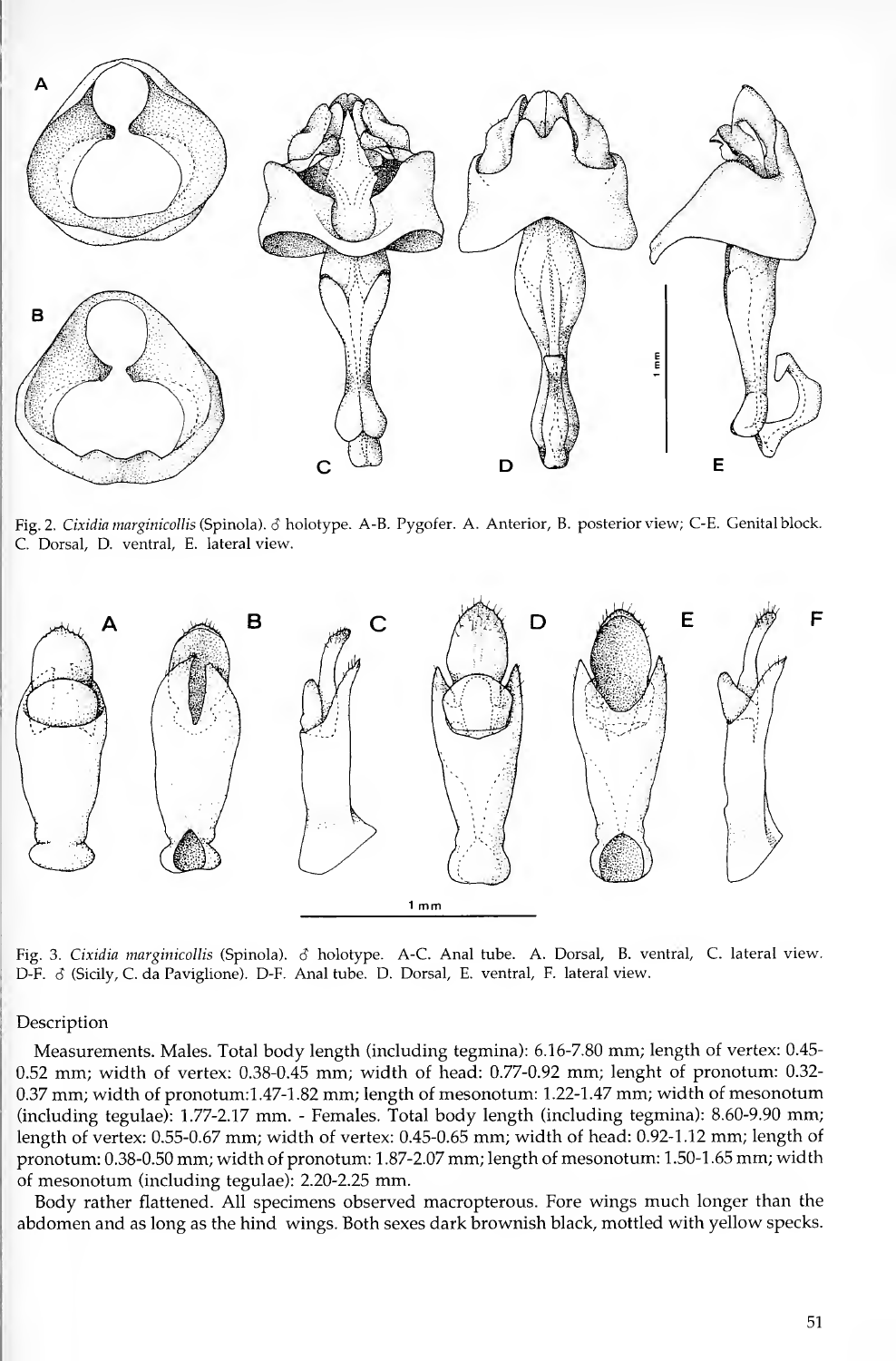

Fig. 4. Cixidia marginicollis (Spinola). 3 holotype. A-D. Left stylus. A. Ventral, B. dorsal, C. lateral, D. inner view.



Fig. 5. Cixidia marginicollis (Spinola). *8* holotype. A-C. Aedeagus. A. Dorsal, B. ventral, C. lateral view.<br>D. *8* (Sicily, C. da Paviglione). Penis left rod, lateral view.

Vertex (Figs IB-D) trapezoidal, its median length greater than the width on the level of the eyes; parabolic anterior margin and distinctly carinated lateral elevated margins making the Vertex markedly concave; longitudinal medial ridge indistinct. Frons (Figs <sup>1</sup> A,C) elongated, forming an acute angle with the vertex; widest in the third basal and slightly narrowed near the eyes. Its lateral margins carinated with a longitudinal medial carina originating just below the frons apex. This carina very distinct in the upper half (wide, jutting out and rounded at its source), becoming gradually less evident and disappearing near the basal margin. Clypeus (Fig. 1A) with carinated lateral margins which are less pronounced than those on frons. In lateral view, head (Fig. IC) narrow and very elongated. Ocelli small, situated about half way between the eyes and the lateral margin of frons.

Pronotum (Fig. IB) short and wide with carinated margins. Median portion protruding anteriorly, subtriangular, narrow with rounded apex. Median carina evident in the posterior  $\frac{3}{4}$ . Lateral carinae prominent, arcuate, diverging, and bent laterally, not reaching the posterior margin of pronotum.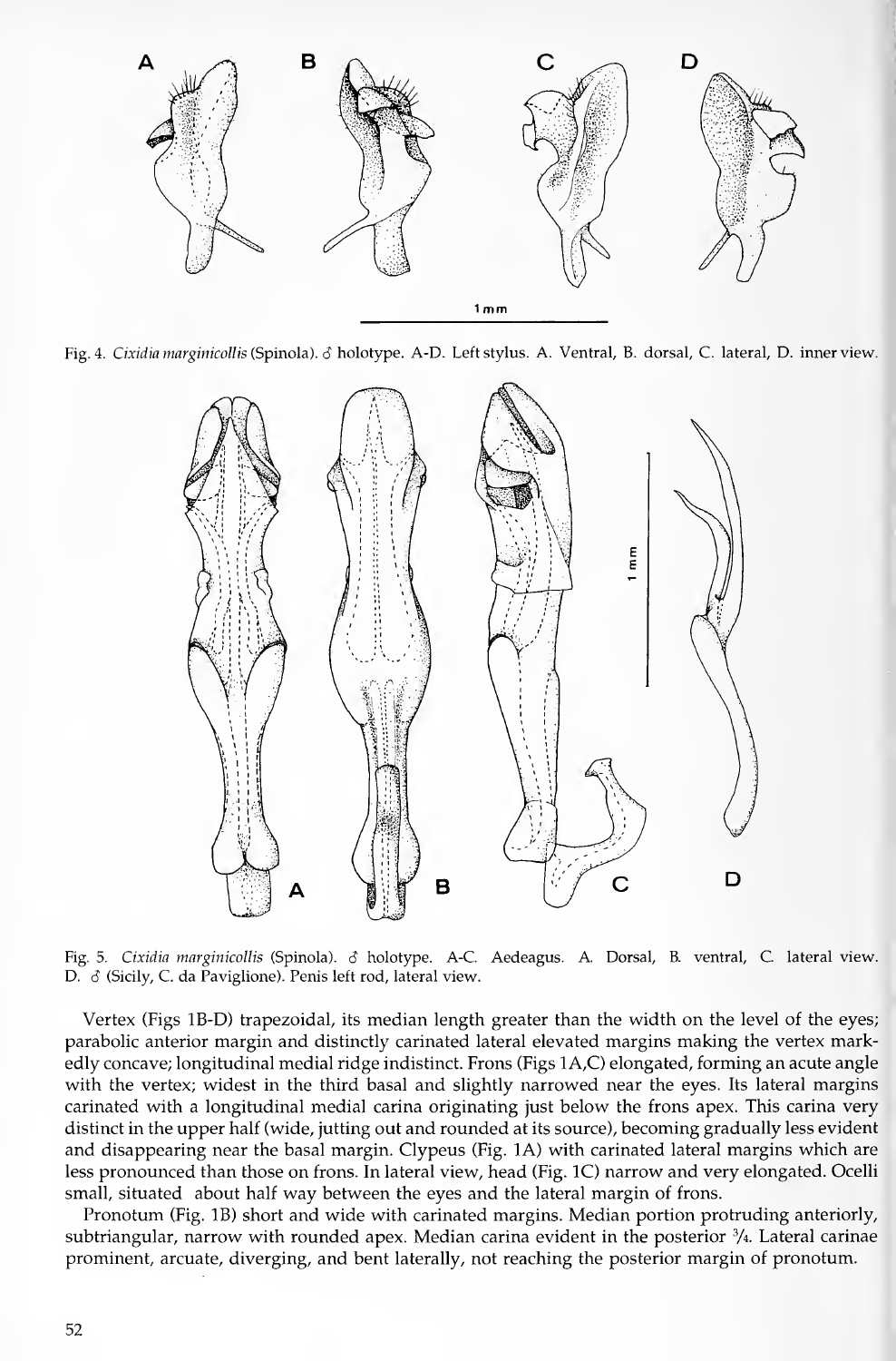

Fig. 6. Cixidia margmicollis (Spinola). 9 (Sicily, C. da Paviglione). A-B. Genital block. A. Ventral, B. dorsal view.

Mesonotum (Fig. IB) broad, slightly concave in the third portion between the lateral carinae; median carina distinct only in the anterior  $\frac{2}{3}$  and smoothing out caudally. Lateral carinae slightly arcuate with convexity directed towards the exterior, evident in the anterior and just perceptible in the posterior half.

Head yellowish with dark brown, almost black bands (Figs <sup>1</sup>A-D). A broad transversal band running along the base of the frons; another band present at the base of the postclypeus and extending laterally over the whole width of the lorae. A third band extending to the edges of the head; as broad as the eye, originating at the apex of the head, reaching the eye and then extending onto the pronotal laterodorsal and lateroventral portions (where it is very wide), and until the tegula. Vertex presenting two dark brown longitudinal stripes which merge anteriorly with the lateral face bands, sometimes reaching the posterior margin. Pronotum mainly yellowish with some brown dorsal mottling in addition to the previously described lateral bands. Mesonotum brown and densely spotted with yellow between the lateral carinae, while mottled in the lateral portions. Posterior mesonotal extremity yellow, with a yellow spot on the distal end of each lateral carina.

Fore wings with few accessory transverse veins in the apical portion of the corium, brown flecked with yellow; the same colour present on the nerves which become progressively yellowish towards the corial apex. One yellow spot on the claval apex. Hind wing membrane and veins uniformly darkish brown. Legs uniformly brownish. Abdominal segments brown dorsally and yellowish-brown ventrally; with a more or less broad pale border.

6 genitalia. Pygofer ring-shaped (Figs 2A-E). In dorsal view (Fig. 2C) its posterior margin with a deep medial elliptical notch, varying in width, extending almost to the anterior margin. This notch in articular contact with the anal tube. Anterior margin prominent and very convex at this notch. Ventrally (Fig. 2D), pygofer with a prominent, subrectangular median lobe; at the distal extremity markedly forked with rounded apices. Anterior margin of the pygofer with a medial, obtuse-angled notch. Anal tube (Figs 3A-F) slightly flattened, long and thin, narrowing immediately after the base and then gradually broadening towards the apex, with protruding and pointed posterolateral angles; ventral surface without swelling. Styli (Figs 4A-D) very complex, principally composed of a vaguely ellipsoi dal, medially very concave portion with a characteristic convoluted extroflexion that arises from about halfway of the dorsal margin. Their proximal extremity divided in two diverging branches, the medial one being thinner and the lateral stronger and shorter.

Aedeagus complex, as in all Achilidae; following Anufriev's nomenclature (1969), made up of a periandrium with lobes (two ventral, two lateral, one dorsal) and a penis proper (made of symmetrical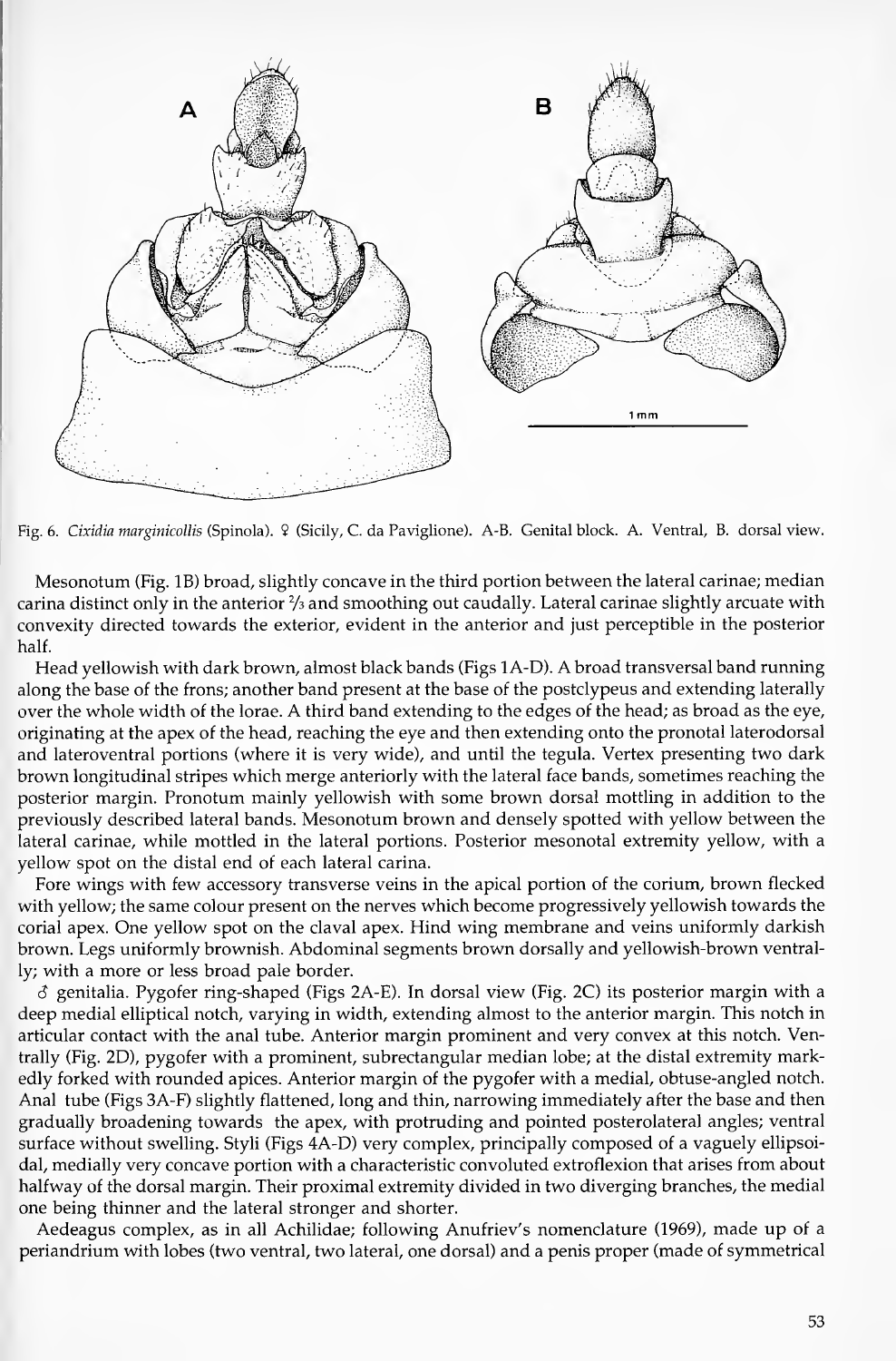rods) contained within the periandrium. In C. marginicollis, aedeagus (Figs 5A-C) slender with two narrowings. Lateral lobes subtrapeziodal, with a narrow base; just shorter than the ventral ones and well sclerified; a markedly swollen, sclerified mammillary process originating from their internal surface. Ventral lobes broad and fused medially, forming an elongated rectangular plate; but not fused in the apical portion where they each present distinctly rounded extremities. Ventral lobes strongly sclerified. Periandrial dorsal lobe flattened, slightly sclerified, triangular in shape with a pointed apex, and shorter than the lateral lobes. Two sclerified lateral bands on the periandrial wall at the distal narrowing; the dorsal portion of each band forming a very sclerified articular process by means of which the aedeagus articulates dorsally with the posterodorsal angles of the pygofer. Laterally and ventrally with a membrane connecting the periandrium with the pygofer walls and styli at the level of the two longitudinal bands. Styli joined and connected with the pygofer by means of a membranous septum perpendicular to the main aedeagal axis dividing the pygofer into anterior and posterior Chambers. Each rod of penis proper (Fig. 5D) markedly sclerified and divided in two branches with pointed extremities, with the ventral branch longer than the dorsal, prolonged posteriorly and only the dorsal tip slightly bent dorsally. The dorsal branch strongly bent dorsally and externally. The genital block dark brown, with more or less widespread yellow areas along the posterior margin of the pygofer, especially in the ventral portion and in some areas of the styli.

9 genitalia (Figs 6A-B). Seventh abdominal sternum subrectangular with rounded posterior angles, posteriorly with a wide, shallow medial notch. Valvifer VIII very convex, semicupped in shape. Main portion of gonapophyse VIII conspicuously sclerified, with half a dozen teeth which become longer and stronger towards the apex. Genital block more or less deep brown.

Geographica! distribution. At present the species has been recorded with certainty only in Sicily. In a description of C. *italica*, Wagner reports a  $9$  collected in Campania shown to him by Linnavuori. We have not been able to examine this specimen and although Wagner'<sup>s</sup> description is probably correct, the presence of C. *marginicollis* in peninsular Italy requires further confirmation. However, all records of C. marginicollis from the Italian peninsula reported in Servadei's catalogue (1967) are C. pilatoi. Confirmation is needed for all records outside the Italian peninsula.

Biological and ecological remarks. Adults, larvae and nymphs were collected on Mt Etna under the bark of felled trunks of Pinus pinaster, Quercus gr. pubescens, Q. cerris, and Q. ilex, in presence of hypha of club fungi (Trichaptum fusco-violaceum (Ehrenb. ex Fr.) Ryv. on Pinus). Eggs are laid in this environment in the summer and larvae hatch in summer and at the beginning of autumn (end of September - October). They overwinter mainly as 3rd and 4th instar nymphs. C. marginicollis cohabitates with C. sikaniae.

# Cixidia sikaniae, spec.nov. (Figs 7-12)

Types. Holotype: 6, Italy, Sicily, Mt. Etna: Contrada Paviglione (Maletto), 1200 m, U.T.M. VB 9183, 3.7.92, leg. D'Urso, Guglielmino (DG). - Allotype: 19, same data (DG). - Paratypes: 19♂♂, 13♀♀, same data; 14♂♂, 13♀♀, 16.6.92, leg. D'Urso, Guglielmino; 33 6, 39 9, 20.7.92, leg. D'Urso, Guglielmino; 46 6, 39 9, 14.7.93, leg. D'Urso, Guglielmino; on Pinus pinaster, Quercus gr. pubescens, Q. ilex (DG and ZSM); 19, Italy, Sicily, Mt. Etna: Pineta versante occidentale, 1700 m, 13.8.1949, leg. Hartig, det. Wagner as Epiptera sp. (IZ).

## Description

Measurements. Males. Total body length (including tegmina): 9.06-10.30 mm; length of vertex: 0.65- 0.70 mm; width of vertex: 0.65-0.72 mm; width of head: 1.12-1.30 mm; lenght of pronotum: 0.50-0.55 mm; width of pronotum: 1.97-2.17 mm; length of mesonotum: 1.62-1.85 mm; width of mesonotum (including tegulae): 2.20-2.47 mm. - Females. Total body length (including tegmina): 10.40-11.40 mm; length of Vertex: 0.70-0.75 mm; width of vertex: 0.70-0.80 mm; width of head: 1.25-1.35 mm; length of pronotum: 0.55-0.60 mm; width of pronotum: 2.22-2.50 mm; length of mesonotum: 1.77-2.00 mm; width of mesonotum (including tegulae): 2.37-2.75 mm.

Body similar to C. marginicollis but larger and thinner. Greyish-brown in colour with light yellow speckied markings.

Vertex (Fig. 7B) trapezoidal, as broad as long or little broader than long; its anterior margin parabolic.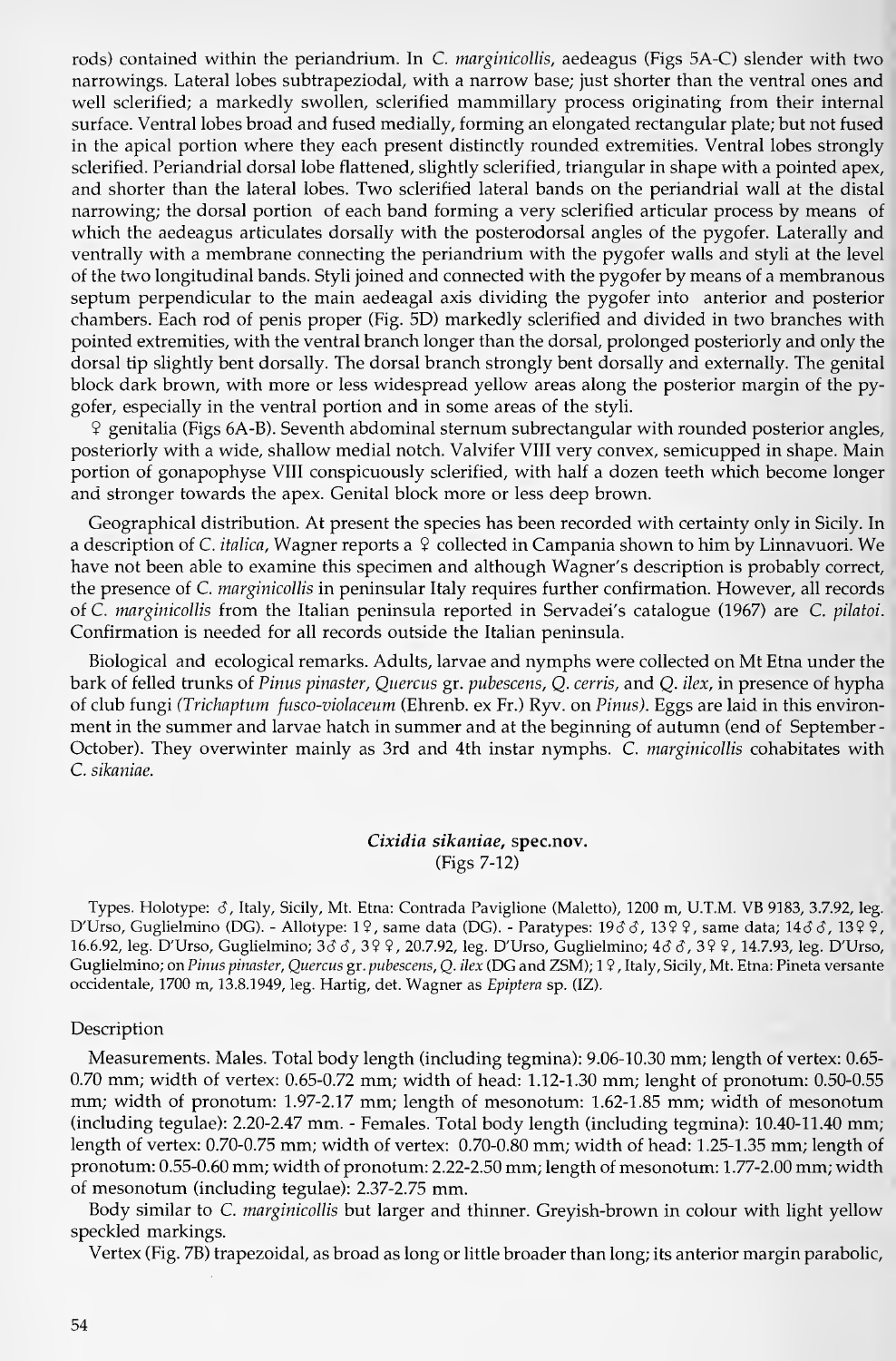

Fig. 7. Cixidia sikaniae, spec. nov.  $\delta$  holotype (Sicily, C. da Paviglione). A. Face; B. head and thorax, dorsal view; C. head, lateral view.



Fig. 8. Cixidia sikaniae, spec. nov. & holotype. A-B. Pygofer. A. Anterior, B. posterior view. C-E. Genital block. C. Dorsal, D. ventral, E. lateral view.

and carinated lateral margins elevated dorsally towards the base. Vertex narrower and less concave than observed in C. marginicollis, with marked longitudinal medial groove. Prolonged frons (Fig. 7A) as in C. marginicollis, but less narrow and tapered, slightly dilated near the apical portion. Medial carina thinner and sharper along the total length of the frons. Clypeus with an almost imperceptible longi tudinal medial carina. In lateral view (Fig. 7C) head narrow, lateral margin of frons between the eye and head apex slightly concave. Large ocelli nearer to the eye than to the frons lateral margin.

Protruding medial portion of pronotum (Fig. 7B) broad, trapezoidal in shape with straight anterior margin. Medial carina evident in the posterior  $\frac{3}{4}$ ; lateral carinae almost straight, somewhat diverging posteriorly, not reaching the posterior margin.

Mesonotum (Fig. 7B) substantially resembling C. marginicollis, but more pointed posteriorly, with more arcuate lateral carinae.

Head more or less darkish yellow, with scattered brown marks (Figs A-C). Frons, clypeus and lorae uniformly yellow ochre. Lateral carinae of frons dark brown, speckled with pale yellow, particularly in the apical portion, and in the apical portion of the frontal medial carina. Genae and temples pale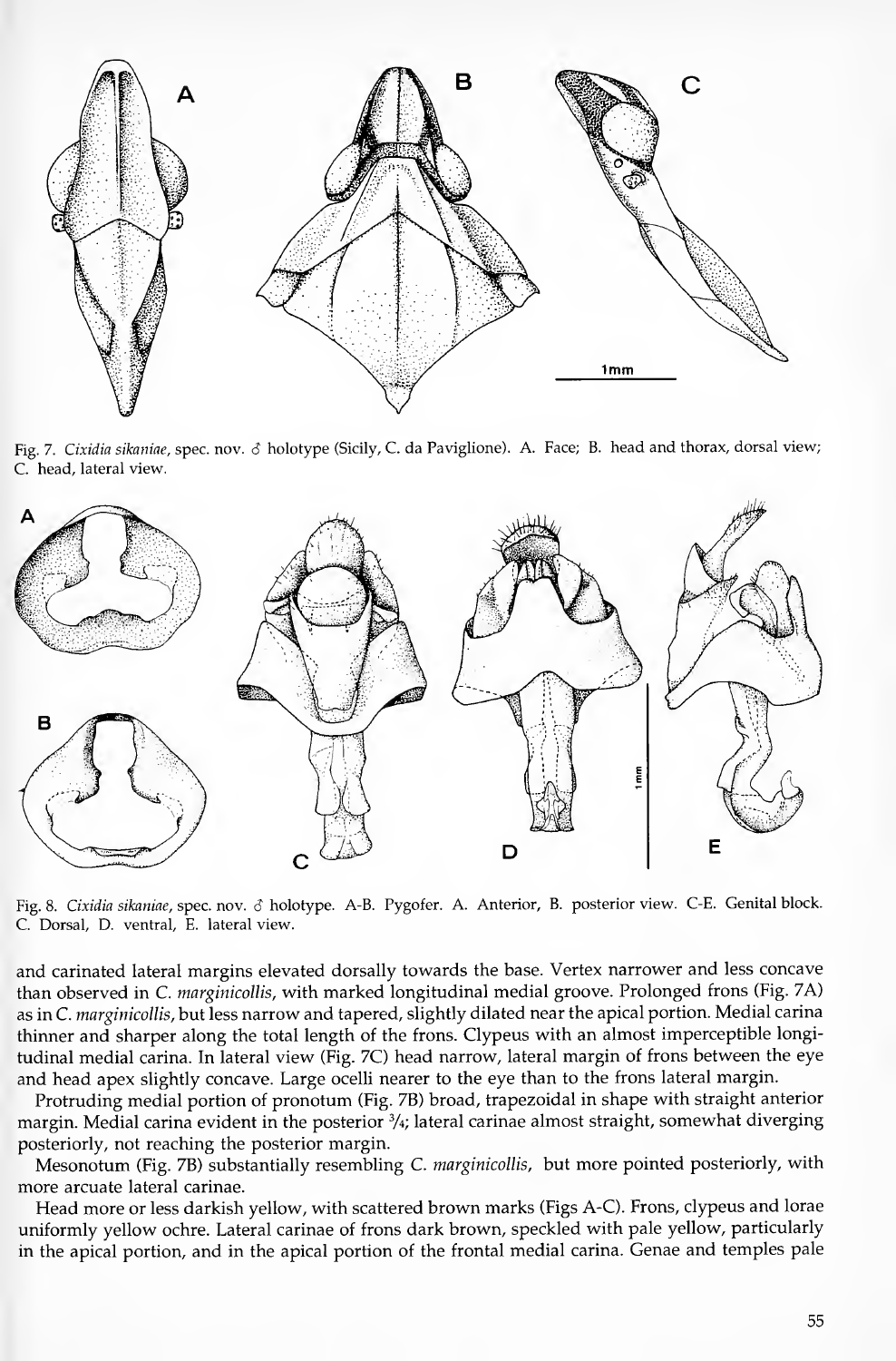

Fig. 9. Cixidia sikaniae, spec. nov. & holotype. A-C. Anal tube. A. Dorsal, B. ventral, C. lateral view.



Fig. 10. Cixidia sikaniae, spec. nov. & holotype. A-D. Left stylus. A. Ventral, B. dorsal, C. lateral, D. inner view.



Fig. 11. Cixidia sikaniae, spec. nov. S holotype. A-C. Aedeagus. A. Dorsal, B. ventral, C. lateral view. 6 paratype (Sicily, C. da Paviglione). D-E. Penis left rod. D. Lateral, E. dorsal view.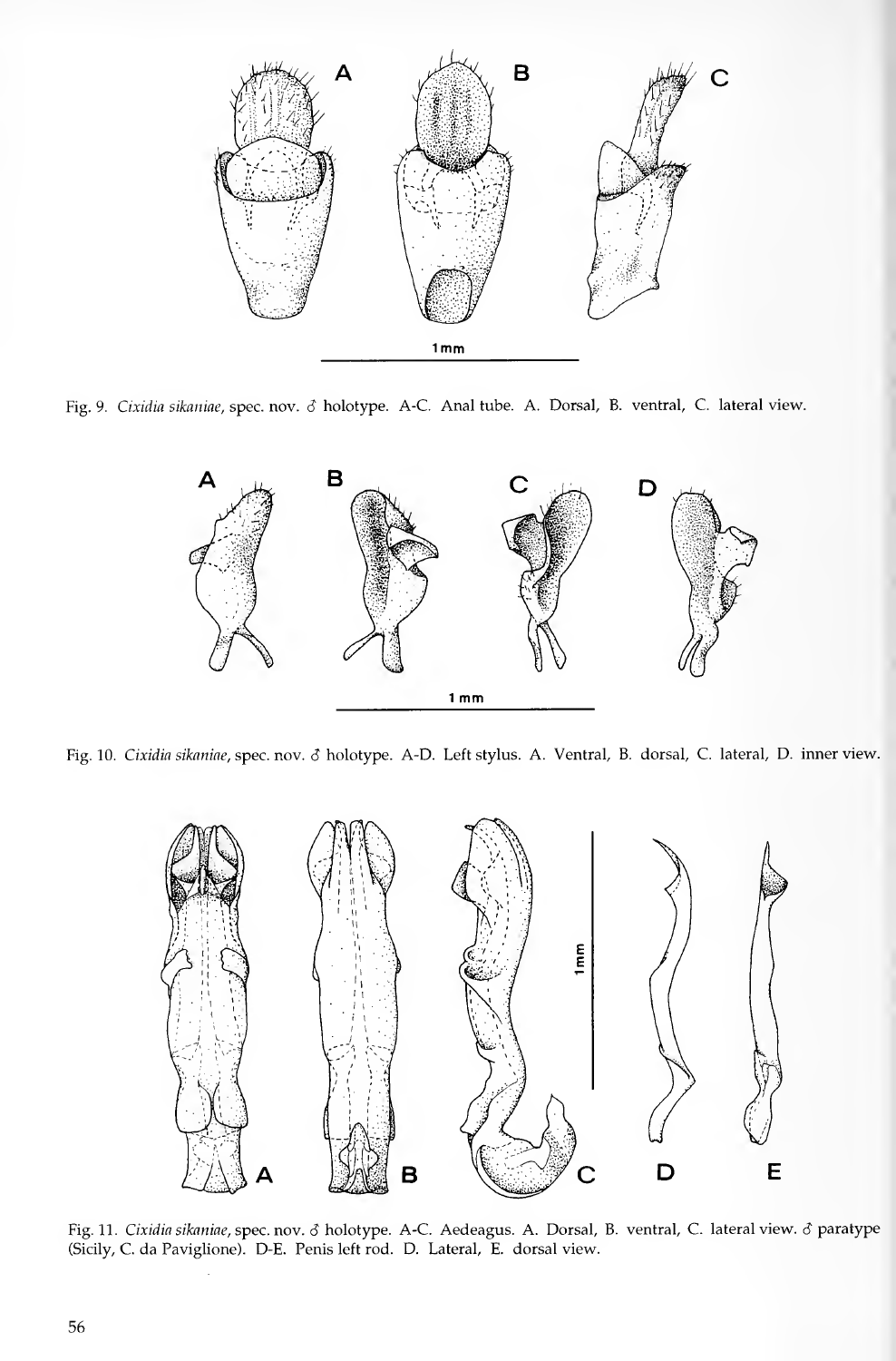

Fig. 12. Cixidia sikaniae, spec. nov. ? allotype (Sicily, C. da Paviglione). A-B. Genital block. A. Ventral, B. dorsal View.

yellow. On each side of head, <sup>a</sup> dark brown band with rare yellow spots that is just narrower than the eye diameter, steming from the apex of the head (sometimes overlapping into the vertex), reaching the posterior extremity of the head, and running along the lateroventral portions of the pronotum and of the tegula. Another much narrower, parallel band (always absent in C. *marginicollis*) originating about halfway the lateral margin of the vertex and reaching the eye. Lateral carina of vertex presenting two narrow, longitudinal bands which are in continuation with each of the two narrower bands on the side of the face; these bands reaching the posterior margin.

Pronotum brown and totally mottled with yellow, its lateroventral margin pale yellow with previously described broad, dark bands. Colouring of mesonotum similar, with indistinct yellowish marks on the posterior part and on the distal extremities of the lateral carinae.

Fore wings thinner than in C. *marginicollis*, with a higher number of accessory transverse veins on the corium. Their brown colouring less intense than in C. marginicollis with very large merging yellowish spots; but more uniformly brown at the apex. As in C. *marginicollis*, the apical veins becoming paler distally, and bearing a yellow spot on the claval apex. The more external subapical cells generally with 1-2 brown spots, the more external apical cells with a dark brown border. Hind wings with a light brown membrane bearing slightly darker veins.

Legs uniformly ochre; colour of abdomen as in C. marginicollis.

 $\delta$  genitalia. Genital block (Figs 8A-E) substantially smaller than in, and pygofer rather similar to, C. marginicollis. In dorsal view (Fig. 8C) lateral pygofer margins almost straight, tending to converge posteriorly, and anterior margin more angular than in C. marginicollis. Ventral medial lobe (Fig. 8D) subtrapezoidal with faintly notched distal extremity. Anterior margin median notch narrower and more rounded than in C. marginicollis. Large, broad stunted anal tube (Figs 9A-C) without narrowing just after the base. Somewhat protruding, rather rounded posterolateral angles. Styli (Figs lOA-D) resembling those of C. *marginicollis*, but with narrower ellipsoidal portions and a more rounded posterior edge. Aedeagus (Figs IIA-C) short, stunted and less sclerified than in C. marginicollis. In dorsal view, of almost the same width along its entire length. Lateral lobes uniformly concave medially, as long as the ventral ones, subtrapezoidal in shape and with a larger base than in C. marginicollis. Ventral lobes narrow with rounded distal extremity, fused only at the base. Dorsal lobe short and very narrow, extending to the sagittal plane; in lateral view nearly quadrangular, rather axe-like in shape and very sclerified. No processes present between the dorsal and lateral lobes; aedeagus connected to the pygofer and styli as in C. marginicollis. Penis rods (Figs IID-E) not forked as in C. marginicollis, but with a spoon-shaped distal portion prolonged medially in a narrow, pointed protrusion. Genital block uniformly light brown.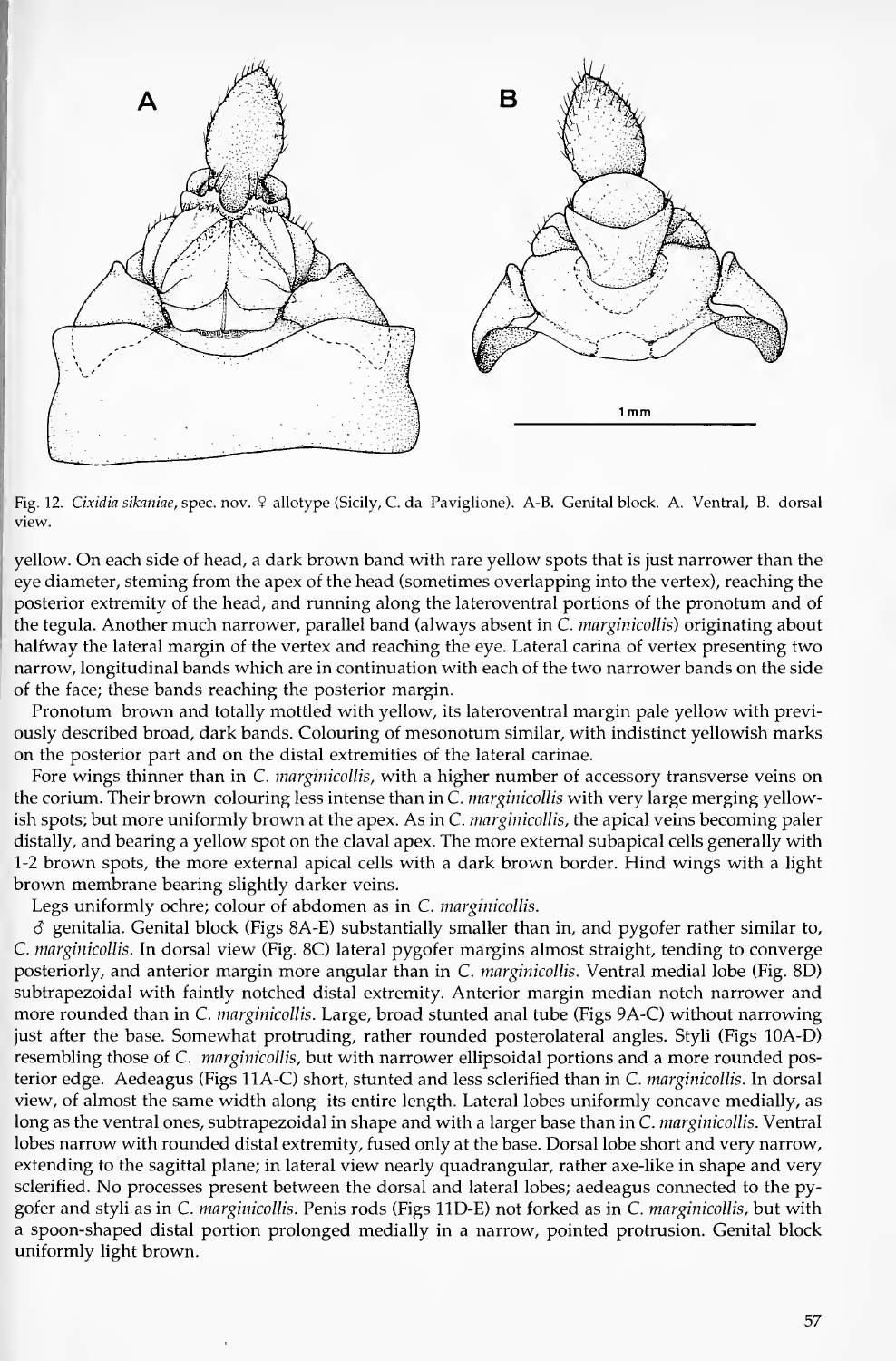

Fig. 13. Cixidia pilatoi, spec. nov. S holotype (Calabria, Camigliatello). A. Face; B. head and thorax, dorsal view; C. head, lateral view.

9 genitalia (Figs 12A-B). Genital block smaller than in C. marginicollis, with the notch on posterior margin of the VIII abdominal segment confined to the medial portion. In addition, the gonapophysis VIII differing from C. marginicollis in its lower number of sclerified teeth which are all of about the same size and shape.

Geographical distribution. At present, the species is known only from Mt Etna (Sicily).

Biological and ecological remarks. The biological and ecological cycle of C. sikaniae resembles that of C. marginicollis with which it was found living together.

Derivatio nominis. "Sikania" is the ancient name of Sicily.

## Cixidia pilatoi, spec.nov. (Figs 13-18)

Types. Holotype:  $\delta$ , Italy, Calabria: Camigliatello, 23.7.1950, det. Servadei as Epiptera marginicollis (MCSN). -Allotype: ?, Italy, Tuscany: Tombolo, 4.1932, leg. Nicotra, det. Luigioni as marginicollis (MCZ). - Paratypes: 1?, Italy, Trentino: Castel Toblino, V. Sarca, 22.7.1963, det. Servadei as E. marginicollis (MCSN); 19, Val Lagarina, Lizzana, 12.7.1951, det. Servadei as E. marginicollis, on Quercus (MCSN); 19, Italy, Apulia: Foresta Umbra, 10.7.1955, leg. det. Servadei as E. marginicollis (MCSN); 16, Italy, Abruzzi: Pescasseroli, 23.6.1927, leg. det. Luigioni as Helicoptera marginicollis (MCZ); 1&, Italy, Latium: Tuscolo, 5.6.1931, leg. Luigioni, det. Lallemand as marginicollis (MCZ).

#### Description

Measurements. Males. Total body length (including tegmina): 6.66-8.53 mm; length of vertex: 0.35- 0.40 mm; width of vertex: 0.47-0.55 mm; width of head: 0.87-1.05 mm; lenght of pronotum: 0.27-0.30 mm; width of pronotum: 1.60-1.87 mm; length of mesonotum: 1.25-1.55 mm; width of mesonotum (including tegulae): 1.82-2.20 mm. - Females. Total body length (including tegmina): 8.53-9.20 mm; length of Vertex: 0.37-0.42 mm; width of vertex: 0.55-0.57 mm; width of head: 1.05-1.12 mm; length of pronotum: 0.32-0.35 mm; width of pronotum: <sup>1</sup> .87-2.00 mm; length of mesonotum: <sup>1</sup> .55-1 .72 mm; width of mesonotum (including tegulae): 2.17-2.35 mm.

General appearance as C. *marginicollis* and C. *sikaniae*, similar in size to the former. Reddish brown in colour with yellow specks.

Vertex (Fig. 13B) trapezoidal, short, broader than long; its surface almost flat, less concave than in C. marginicollis. Parabolic anterior margin with faint medial groove. Lateral carinae less elevated than in C. marginicollis. Face (Fig. 13A) shorter than in the other two species. Shape of frons as in C. marginicollis, but with a more uniform appearance, being less flared in the basal third and narrowing progressively towards the apex with regulär margins; lateral carinae less protruding. Medial carina of frons and clypeus resembling that of  $\bar{C}$ . sikaniae. In lateral view (Fig. 13C), anterior margin of frons slightly convex. Ocelli nearer to the eye than to the lateral margin of frons.

Pronotum and mesonotum (Fig. 13B) like in C. *marginicollis*, but the pronotal medial carina devel-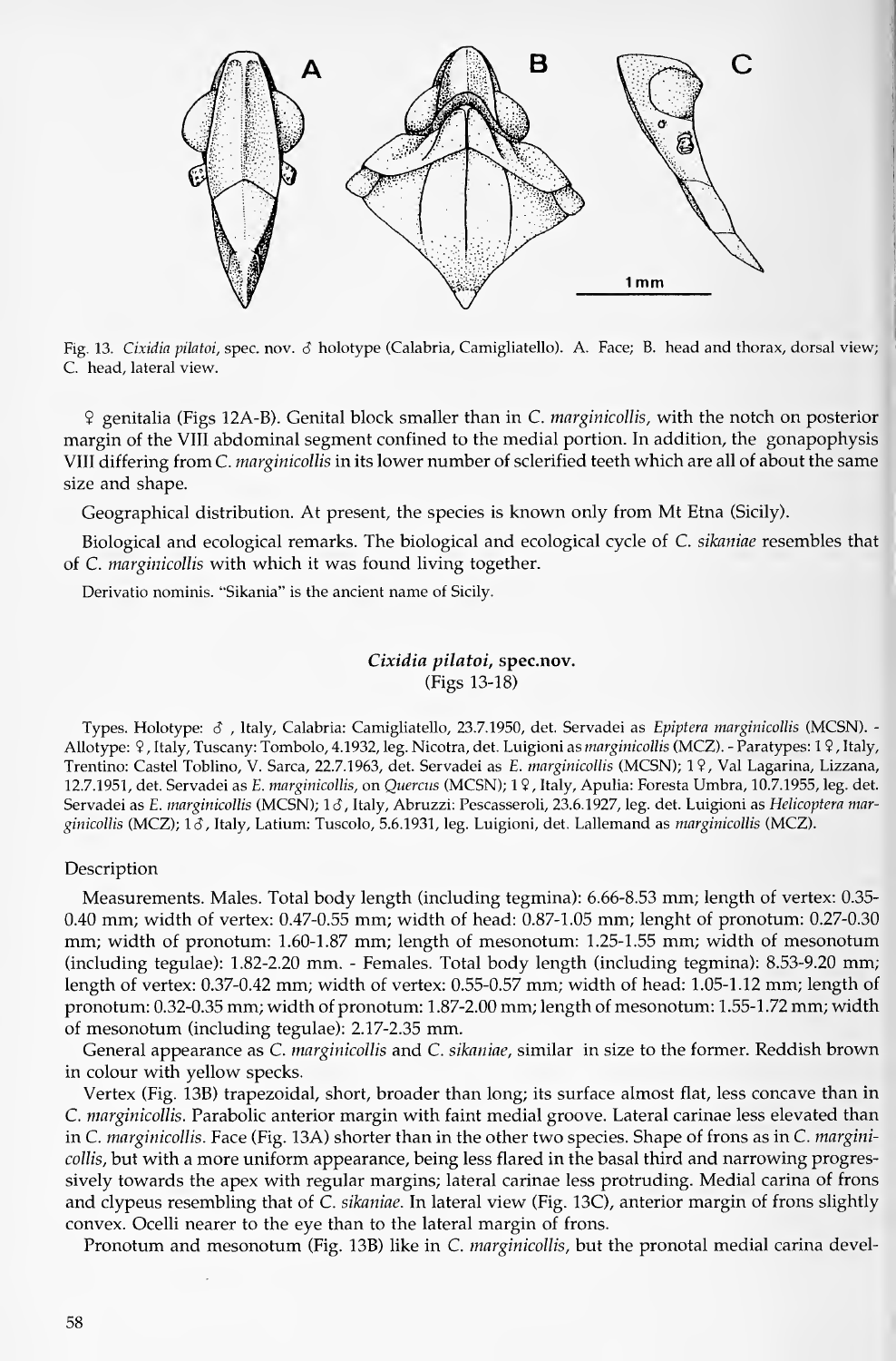

Fig. 14. Cixidia pilatoi, spec. nov. & holotype. A-B. Pygofer. A. Anterior, B. posterior view. C-E. Genital block. C. Dorsal, D. ventral, E. lateral view.



Fig. 15. Cixidia pilatoi, spec. nov. 6 holotype. A-C. Anal tube. A. Dorsal, B. ventral, C. lateral view.

oped along its w^hole length and the lateral carinae less sinuous.

Colour of head ochre with a scantly evident ochre-brownish band (Fig. 13C) of about the same width as the eye diameter, running from the apex of the head to the tegula, just traced on the pronotum and tegula. Clypeus and lorae presenting faint ochre-brownish markings. Vertex of the sänne colour as the lateral band, with some yellowish marks.

Pronotum more or less intensely ochre-brownish in colour, lighter in the dorsal portion; carinae somewhat lighter with an ochre band along the lateroventral margins. Mesonotum reddish-brown with slightly lighter carinae and ochre posterior extremity; poorly defined ochre marks at the distal extremities of lateral carinae.

Fore wings very similar to those in C. *marginicollis*, brown, flecked with light ochre, becoming more uniformly brown towards the apex. A yellow spot present on the claval apex. Flind wings brownishochre with darker veins.

Legs ochre-brownish. Abdominal segments more or less intensely brown in colour with lighter posterior margins.

 $\delta$  genitalia. Genital block (Figs 14A-E) slightly smaller than in C. marginicollis but proportionately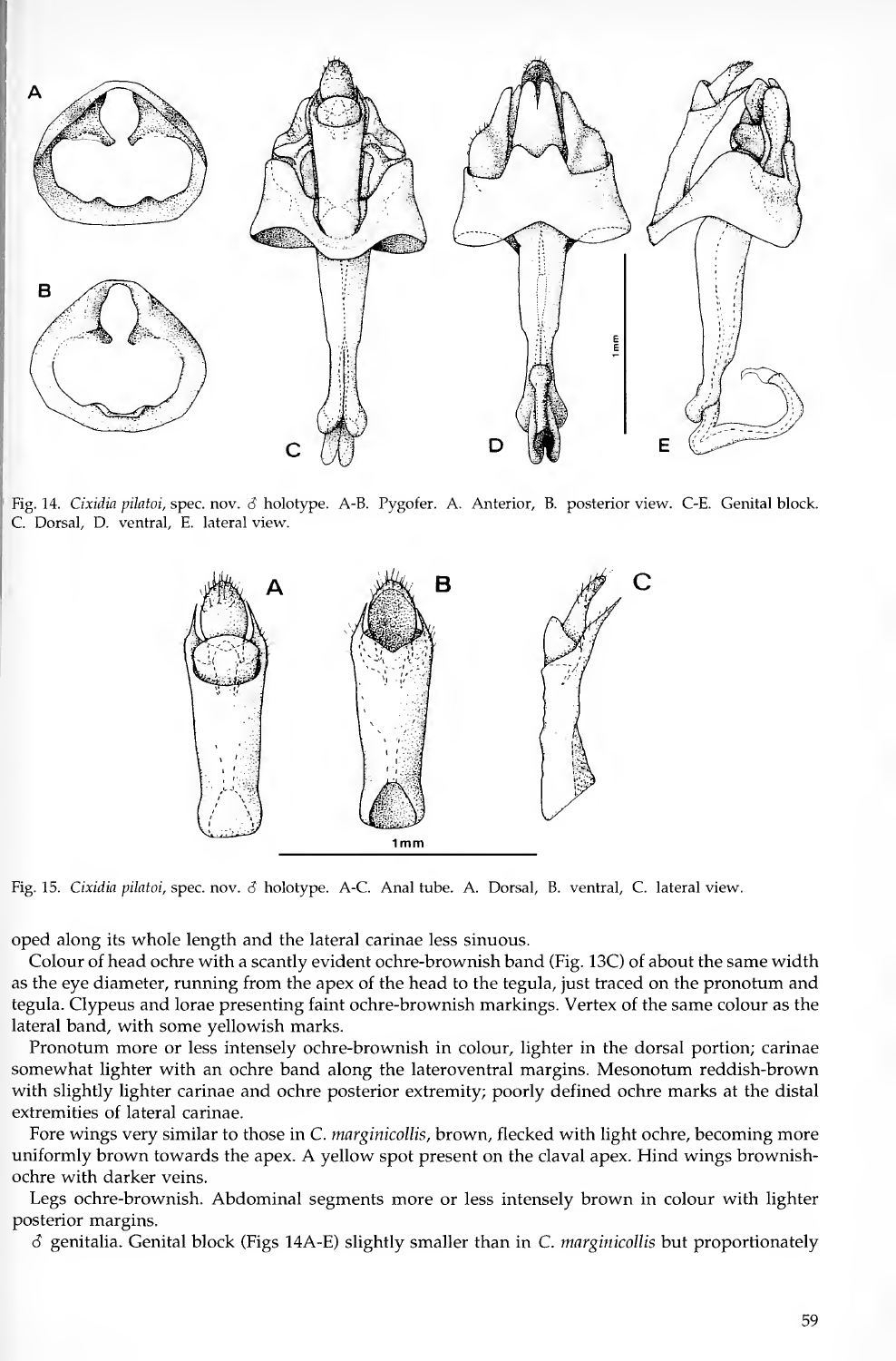

Fig. 16. Cixidia pilatoi, spec. nov. S holotype. A-D. Left Stylus. A. Ventral, B. dorsal, C. lateral, D. inner view.



Fig. 17. Cixidia pilatoi, spec. nov. 6 holotype. A-C. Aedeagus. A. Dorsal, B. ventral, C. lateral view. D. 6 (Lazio, Tuscolo). Penis left rod, lateral view.

larger than in C. sikaniae. Pygofer resembling that of C. marginicollis, but with subtrapezoidal, broad and Short ventral medial lobe (Fig. 14D) with a broader and shallower distal notch and a less prominent notch on the ventral anterior margin. Anal tube thin (Figs 15A-C), with almost parallel lateral margins, imperceptibly broadened in the distal portion, and very long, thin, pointed posterolateral angles. Styli (Figs 16A-D) substantially similar to those of C. *marginicollis* but presenting a narrow ellipsoidal portion; posterior extremity longer and less tapered at the apex. Elongated aedeagus (Figs 17A-C) as in C. marginicollis but more slender, in dorsal view with more regular margins, slightly narrowed proximally, but progressively broadening distally. Articular processes of pygofer very developed and prominent dorsally. Lateral lobes as long as, or just shorter than, the ventral ones; similar to those in C. sikaniae, albeit smaller, almost quadrangular and somewhat diverging; their inner surface with a very sclerified, long, spine-like process (mammillary in C. marginicollis and absent in C. sikaniae), bearing a dorsally very bent distal portion and an apex pointing laterally. Ventral lobes like those in C. sikaniae, but slightly broader and fused in the proximal  $\frac{2}{3}$ . Dorsal lobe resembling that of C. sikaniae,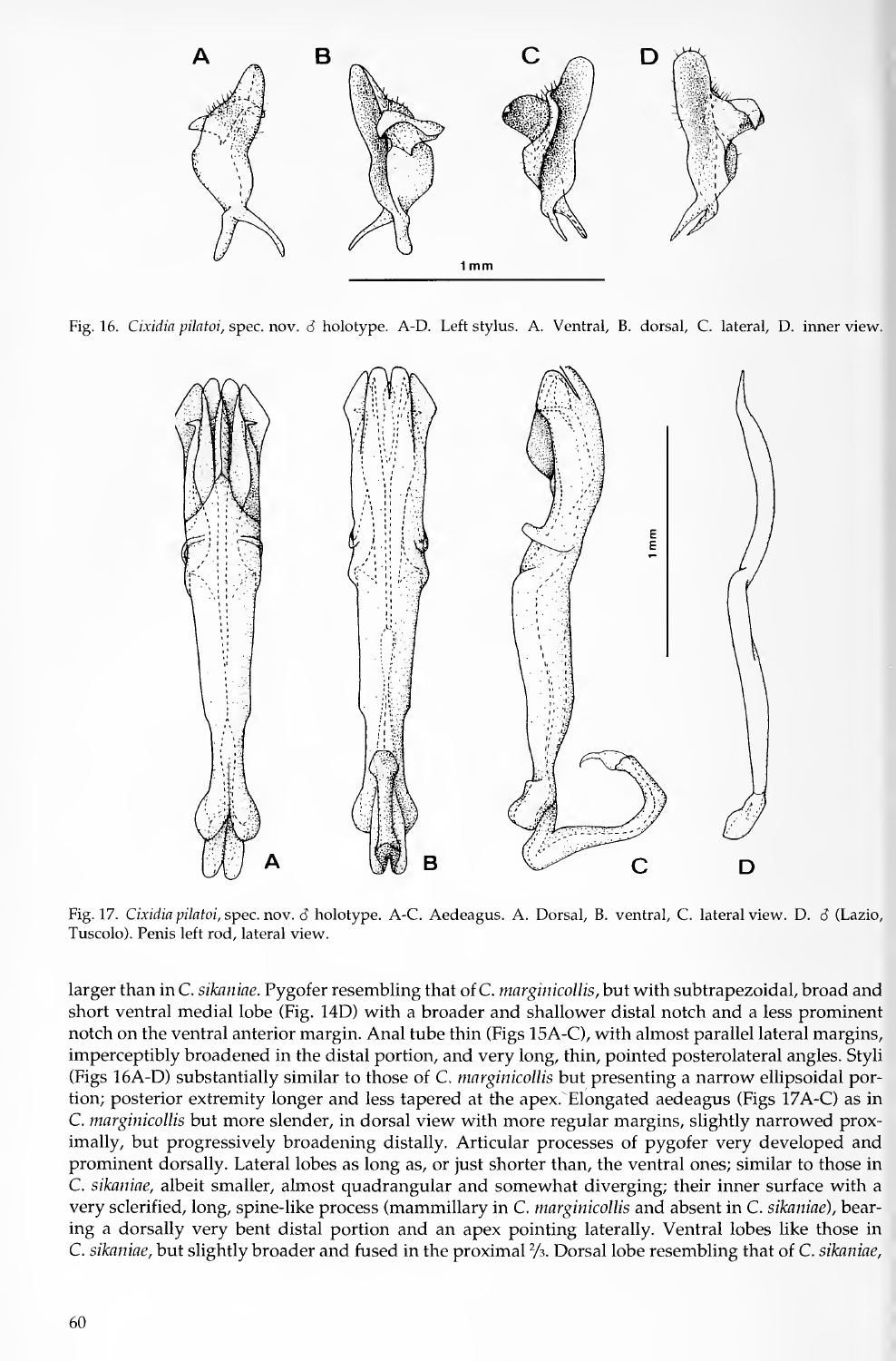

Fig. 18. Cixidia pilatoi, spec.nov. 9 allotype (Tuscany, Tombolo). A-B. Genital block. A. Ventral, B. dorsal view.

but longer. Each rod of penis proper (Fig. 17D) not divided in two branches, with a posteriorally extended spine-like distal portion.

 $9$  genitalia. Genital block (Figs 18A-B) similar in size to C. sikaniae, differing from both previously described species in its proportionately longer VII abdominal sternite, without sinuous lateral margins, on the posterior margin bearing a characteristic notch that is deeper in the medial part, and two small, rounded lobes at the sides of this notch. Teeth of the gonapophysis VIII resembling those present in C. *marginicollis*, but the apical one stronger and more prominent.

Geographical distribution. All records published by Castellani (1953) for Tuscany, Abruzzo, and Lazio as Helicoptera marginicollis, and by Servadei (1956, 1960, 1967) for Trentino, Tuscany, Latium, Abruzzo, Apulia, and Calabria as Helicoptera marginicollis and Epiptera marginicollis refer to this species. Probably, also the specimens reported by Servadei (1956, 1967) for Emilia and defined as Epiptera marginicollis refer to this species, although we have not had the opportunity to examine the specimens. As to our knowledge, C. pilatoi is present on peninsular Italy, but absent from Sicily. However, signalations of C. marginicollis published from South Europe might also refer to C. pilatoi, and the distribution area of this species might be much more extended.

Biological and ecological remarks. We have not collected specimens of C. *pilatoi* but they probably share the same way of life and requirements of C. marginicollis and C. sikaniae.

Derivatio nominis. We dedicate this species to Prof. Giovanni Pilato, esteemed zoologist, friend and teacher.

### **Discussion**

The three species differ not only in their general appearance and size, but also in their colour and pattern, the shape of vertex, frons, and pronotum, and very clearly in the genital morphology of males (ventral lobe of pygofer, anal tube, aedeagus) and females (especially VII sternite). The main distinctive characters are summarized in table 1.

It is not easy to establish relationships between the three species, and those between them and other Cixidia species in the Palaearctic region. The species found in Sicily, i.e. C. *marginicollis* and C. sikaniae, are very distinct. In fact, they resemble each other only in the shape of the  $9$  VII abdominal sternite. Affinities between these two species and C. pilatoi are difficult to define, as can be seen in table 1, which shows that they display variously combined characters. Both species from Sicily do not share signif-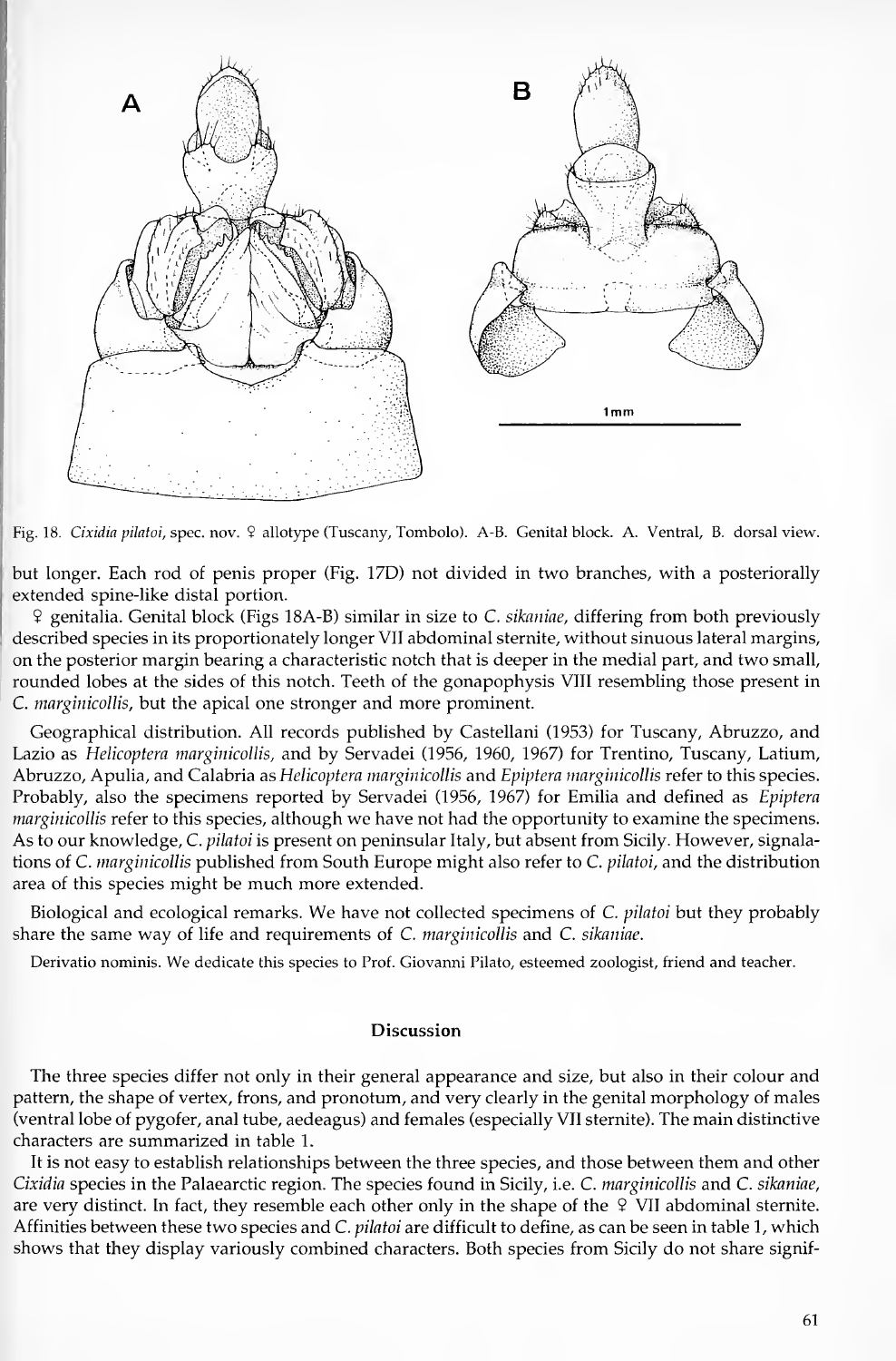|                                                  | C. marginicollis                                                                                            | C. sikaniae                                                                                                             | C. pilatoi                                                                                                           |
|--------------------------------------------------|-------------------------------------------------------------------------------------------------------------|-------------------------------------------------------------------------------------------------------------------------|----------------------------------------------------------------------------------------------------------------------|
| General appearance<br>of body                    | small and wide                                                                                              | large and slender                                                                                                       | as in marginicollis                                                                                                  |
| Colour                                           | dark brown with yellowish<br>specks                                                                         | like marginicollis but less<br>intense                                                                                  | reddish-brown with<br>yellowish specks                                                                               |
| Head bands                                       | blackish-brown<br>– transverse band at base<br>of frons                                                     | blackish-brown<br>– absent                                                                                              | brown-ochre<br>– absent                                                                                              |
|                                                  | - transverse band at base<br>of clypeus extending on<br>lorae                                               | - absent                                                                                                                | - absent                                                                                                             |
|                                                  | – wide lateral band<br>running from apex of<br>head to tegula<br>- 2 narrow longitudinal<br>bands on vertex | - 2 bands at side of head,<br>the broader one extends<br>to tegula<br>- 2 narrow bands on the<br>vertex lateral carinae | - band at side of head<br>which can just be perceived<br>running to tegula<br>– absent                               |
| Vertex                                           | longer than broad, narrow<br>and concave                                                                    | as broad as long, less<br>concave                                                                                       | broader than long, flattened                                                                                         |
| Frons                                            | slender, wide at base                                                                                       | squatter due to a slight<br>distal dilatation; base wide                                                                | more regularly tapered at<br>apex; base not so wide                                                                  |
| Facial medial carina                             | very evident, protruding,<br>rounded apically,<br>smoothing out near clypeus                                | thin, sharper, just outlined<br>on clypeus                                                                              | as in sikaniae                                                                                                       |
| Pronotal medial portion subtriangular, narrow,   | with rounded extremity                                                                                      | trapezoidal and broad                                                                                                   | as in <i>marginicollis</i> but wider                                                                                 |
| Pronotal lateral carinae                         | sinuous; distal<br>extremities bent externally                                                              | straight                                                                                                                | as in <i>marginicollis</i> but less<br>sinuous and not so bent                                                       |
| Male genital block size<br>/Body size            | large                                                                                                       | small                                                                                                                   | medium                                                                                                               |
| Pygofer ventral lobe                             | subrectangular, long, with<br>markedly notched apex                                                         | subtrapezoidal, long, with<br>faintly notched apex                                                                      | subtrapezoidal, short, broad,<br>with shallow distal notch                                                           |
| Anal tube                                        | long, thin, with sub-basal<br>narrowing; protruding and<br>pointed posterolateral<br>angles                 | large, broad, stunted;<br>short, rather rounded,<br>posterolateral angles                                               | long, thin, columnar; very<br>long, thin, pointed,<br>posterolateral angles                                          |
| Aedeagus                                         | long, with 2 narrowings<br>(proximal and distal) in<br>dorsal view                                          | short, stunted, without<br>narrowings                                                                                   | long, slender; slight<br>proximal narrowing                                                                          |
| Periandrial lateral lobes subtrapezoidal, with a | narrow base; little shorter<br>than the ventral ones;<br>with mammillar processes                           | subtrapezoidal, with wide<br>base; as long as the ventral<br>ones; without processes                                    | subquadrangular, small,<br>diverging; as long as the<br>ventral ones or little shorter;<br>with spine-like processes |
|                                                  | Periandrial ventral lobes broad, fused medially for<br>almost the entire length                             | narrow; fused only at the<br>base                                                                                       | narrow; fused in the<br>proximal $\frac{2}{3}$                                                                       |
| Periandrial dorsal lobe                          | large, flattened, triangular;<br>slightly sclerified                                                        | narrow, short, extended<br>on the sagittal plane;<br>very sclerified                                                    | as in <i>sikaniae</i> but longer                                                                                     |
| Penis rods                                       | forked in 2 spine-like<br>branches                                                                          | not forked, spoon-shaped<br>subdistal portion                                                                           | not forked, spine-like                                                                                               |
| Female seventh<br>abdominal sternum              | wide, shallow, medial<br>posterior notch                                                                    | as in marginicollis but less<br>wide                                                                                    | posterior notch, deep<br>medially, with rounded<br>lobes at its sides                                                |

Table 1. Summary of the main distinctive characters in *Cixidia marginicollis* (Spinola), C. sikaniae, spec. nov., and C. püatoi, spec. nov.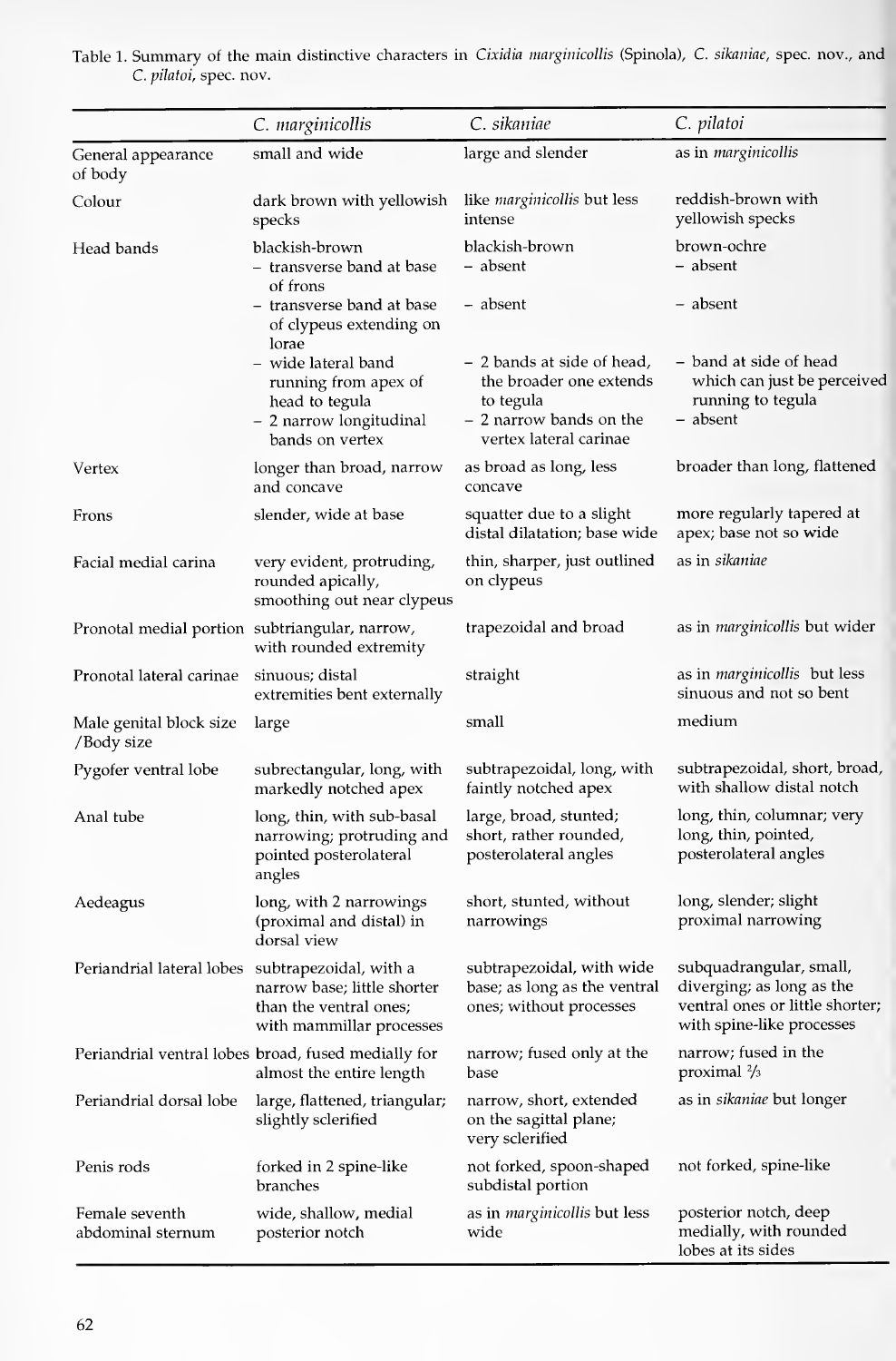icant characters with any of the species described from outside Italy. However, as to judge from descriptions and especially figures in the literature, C. pilatoi likenes the specimens from Moldavia (Anufriev, 1969) and Ukraine (Logvinenko, 1975) which these authors erroneously attributed to C. marginicollis. Similarities mainly concern the anal tube (narrow, long, columnar with very pointed posterolateral angles) and the aedeagus (in so far as can be deduced from the figures that only show the dorsal view of its distal portion). Generally the pygofer ventral lobe is depicted with a shallower notch than present in C. pilatoi. These authors give no information on the  $9$  genital structure. As we were not able to examine specimens from Moldavia and Ukraine directly, at present it cannot be established whether they should be attributed to C. pilatoi. Since various authors have referred to Anufriev's descriptions (1969) when they identified specimens found in diverse Palaearctic localities as C. marginicollis, spec imens from those localities should be reexamined to obtain correct diagnosis. There are clear but less evident affinities between C. pilatoi and C. kasparyani Anufriev, 1983 and C. mersinica (Dlabola, 1987). The shape of the anal tube and overall morphology of pieces of the aedeagus of C. kasparyani resemble those of C. pilatoi, but these two species clearly differ in the orientation of the penis rods, the fine morphology of the periandrial lobes, and the shape of the pygofer ventral lobe. They also present differences in the vertex (shorter than in C. pilatoi) and general colour. In addition, the Anatolian species C. mersinica loosely resembles C. pilatoi in overall aedeagus and anal tube morphology, but differs in the fine structure of the rods of penis proper, lobes of aedeagus, posterolateral angles of anal tube, and median lobe of pygofer.

Anufriev (1969) identifies two subgenera for the Palaearctic species of Cixidia: Cixidia s.str. (type species: Cixius confinis Zett.) and Epiptera Metcalf, 1922 (type species: Flata opaca Say). The two subgenera are separated on the basis of the following characters: Cixidia s. str.: vertex and frons forming an almost right angle; lateral lobes of periandrium without inner processes; apices of penis rods spoonlike; anal tube with noticeable swelling on ventral surface; Epiptera: vertex and frons forming an acute angle; lateral lobes of periandrium with inner processes; penis rods at apex not broadened; anal tube without noticeable swelling on ventral surface. C. pilatoi and  $C$ . marginicollis can be included in the subgenus Epiptera on the basis of the above-mentioned characters. However, C. sikaniae cannot be included in any of the two subgenera. In fact, the angle between vertex and frons, and the anal tube without ventral swelling liken it to *Epiptera*, while the periandrial lobes without inner processes resemble Cixidia s. str. Moreover, the penis rods are broadened subapically and not apically. It must be emphasized that also C. *advena* (Spinola, 1839) cannot be included in either of the two subgenera as the components of its aedeagus are so different that they even raise doubts about its belonging to the genus Cixidia. These observations suggest that a review of the genus defining the characters and species attributed to it, should precede any separation of subgenera in Cixidia.

#### Acknowledgments

We would like to thank all the colleagues who sent us specimens used in this study, especially Dr. M. Daccordi (Museo Civico dl Storia Naturale, Verona), Dr. P. M. Giachino (Museo Regionale di Scienze Naturali, Torino), Prof. A. Vigna Taglianti and Dr. E. Piattella (Dipartimento di Biologia Animale e deH'Uomo, Roma), Dr. V. Vomero (Museo Civico di Zoologia, Roma). We also wish to thank Prof. A. Tirrö (Istituto di Patologia Vegetale, Catania) for identification of the fungus Trichaptum fusco-violaceum, Mrs Moira Macpherson for translating a former draft of the manuscript, Dr. M. Wilson (National Museum of Wales, Cardiff) and Dr. Reinhard Gerecke (Zoologische Staatssammlung, München) for critical reading a former draft of this manuscript.

#### References

- Anufriev, G. A. 1969. Studies on some palearctic Achilidae (Homoptera, Auchenorrhyncha). Bull. Acad. Pol. Sei. 17: 173-178
- Castellani, 0. 1953. Contributo alla conoscenza della fauna emitterologica d'Italia. Hemiptera Homoptera. Boll. Ass. Romana Ent. 8: 1-11
- Dlabola, J. 1987. Neue ostmediterrane und iranische Zikadentaxone (Homoptera, Auchenorrhyncha). Acta Ent. Bohemoslov. 84: 295-312
- D'Urso, V. & A. Guglielmino 1993. Taxonomic remarks on some species of Cixidia (Homoptera, Auchenorrhyncha), p. <sup>18</sup> in Drosopoulos, Petrakis, Claridge, & de Vrijer (Ed.): Proceedings of the 8th Auchenorrhyncha Congress. 112 pp. Delphi